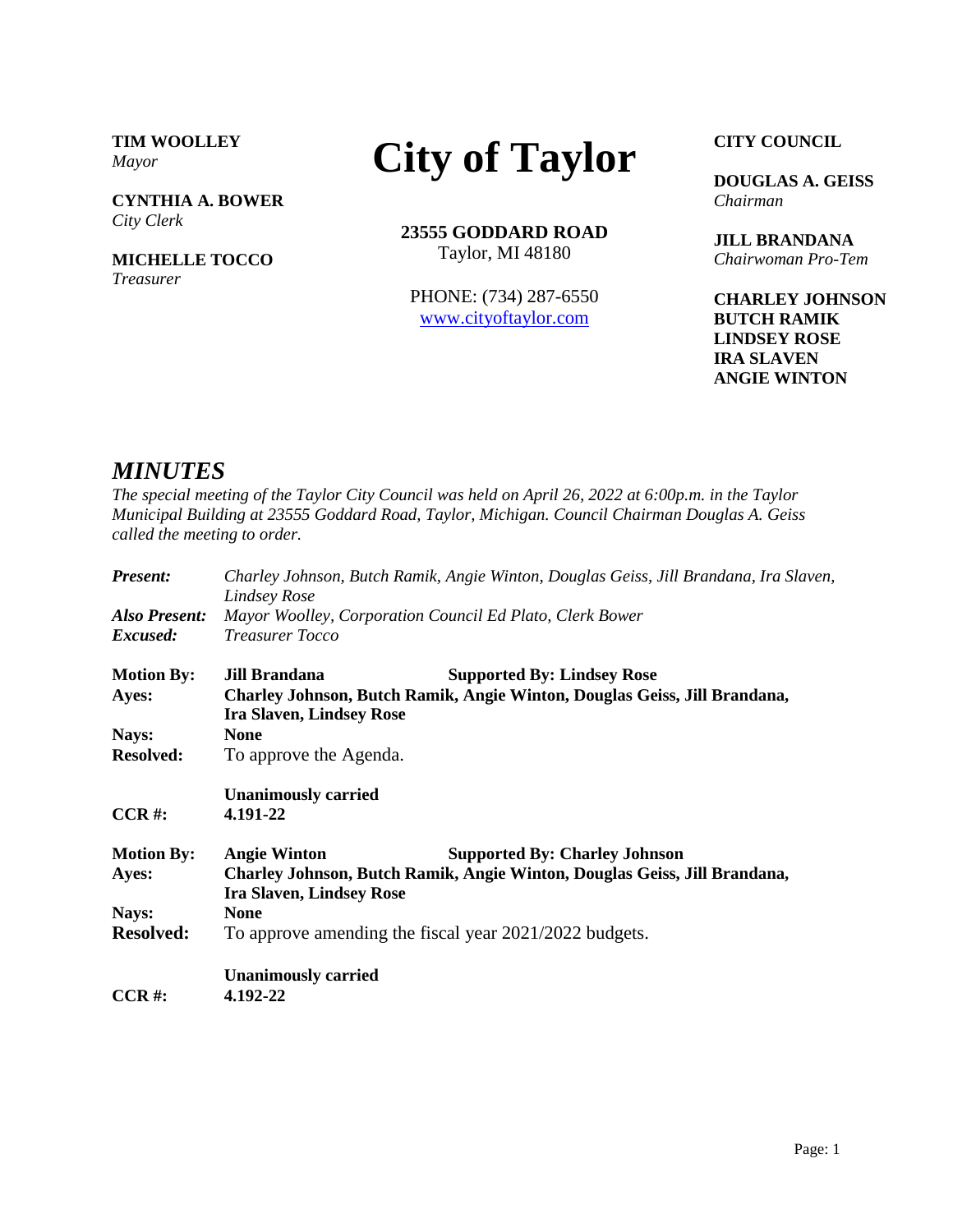| <b>Motion By:</b><br>Ayes: | <b>Jill Brandana</b><br><b>Supported By: Butch Ramik</b><br>Butch Ramik, Jill Brandana, Ira Slaven, Lindsey Rose |  |  |  |
|----------------------------|------------------------------------------------------------------------------------------------------------------|--|--|--|
| Nays:                      | <b>Charley Johnson, Angie Winton, Douglas Geiss</b>                                                              |  |  |  |
| <b>Resolved:</b>           | To approve the fiscal year 2022/2023 budgets for the General Fund, Special                                       |  |  |  |
|                            | Revenue Funds and Enterprise Funds with the following amendment; to reduce the                                   |  |  |  |
|                            | Mayor's expenditures by \$79,350.                                                                                |  |  |  |
|                            | <b>4-3 Motion carried</b>                                                                                        |  |  |  |
| $CCR$ #:                   | 4.193-22                                                                                                         |  |  |  |
| <b>Motion By:</b>          | <b>Supported By: Butch Ramik</b><br>Jill Brandana                                                                |  |  |  |
| Ayes:                      | Butch Ramik, Jill Brandana, Ira Slaven, Lindsey Rose                                                             |  |  |  |
| Nays:                      | <b>Charley Johnson, Angie Winton, Douglas Geiss</b>                                                              |  |  |  |
| <b>Resolved:</b>           | To approve the fiscal year 2022/2023 budgets for the General Fund, Special                                       |  |  |  |
|                            | Revenue Funds and Enterprise Funds with the following amendment; to reduce the                                   |  |  |  |
|                            | Communications and Media expenditures by \$53,573.                                                               |  |  |  |

*Councilman Charley Johnson called the question. Discussion ended.* 

| 4-3 Motion carried<br>4.194-22                                                 |                                                                            |  |
|--------------------------------------------------------------------------------|----------------------------------------------------------------------------|--|
| <b>Jill Brandana</b>                                                           | <b>Supported By: Butch Ramik</b>                                           |  |
| Jill Brandana, Ira Slaven, Lindsey Rose                                        |                                                                            |  |
| Butch Ramik, Charley Johnson, Angie Winton, Douglas Geiss                      |                                                                            |  |
|                                                                                | To approve the fiscal year 2022/2023 budgets for the General Fund, Special |  |
| Revenue Funds and Enterprise Funds with the following amendment; to reduce the |                                                                            |  |
|                                                                                | Community Development expenditures by \$70,000.                            |  |
|                                                                                |                                                                            |  |

*Interested Parties:J. Mordarski*

|                   | <b>4-3 Motion failed</b>                                                                                     |                                   |  |
|-------------------|--------------------------------------------------------------------------------------------------------------|-----------------------------------|--|
| $CCR$ #:          | 4.195-22                                                                                                     |                                   |  |
| <b>Motion By:</b> | <b>Charley Johnson</b>                                                                                       | <b>Supported By: Angie Winton</b> |  |
| Ayes:             | Butch Ramik, Charley Johnson, Angie Winton, Douglas Geiss, Jill Brandana,<br><b>Ira Slaven, Lindsey Rose</b> |                                   |  |
|                   |                                                                                                              |                                   |  |
| Nays:             | <b>None</b>                                                                                                  |                                   |  |
| <b>Resolved:</b>  | To approve a recess of the meeting at 7:56 p.m. and reconvene at 8:05 p.m.                                   |                                   |  |
|                   | <b>Unanimously carried</b>                                                                                   |                                   |  |
| $CCR$ #:          | 4.196-22                                                                                                     |                                   |  |